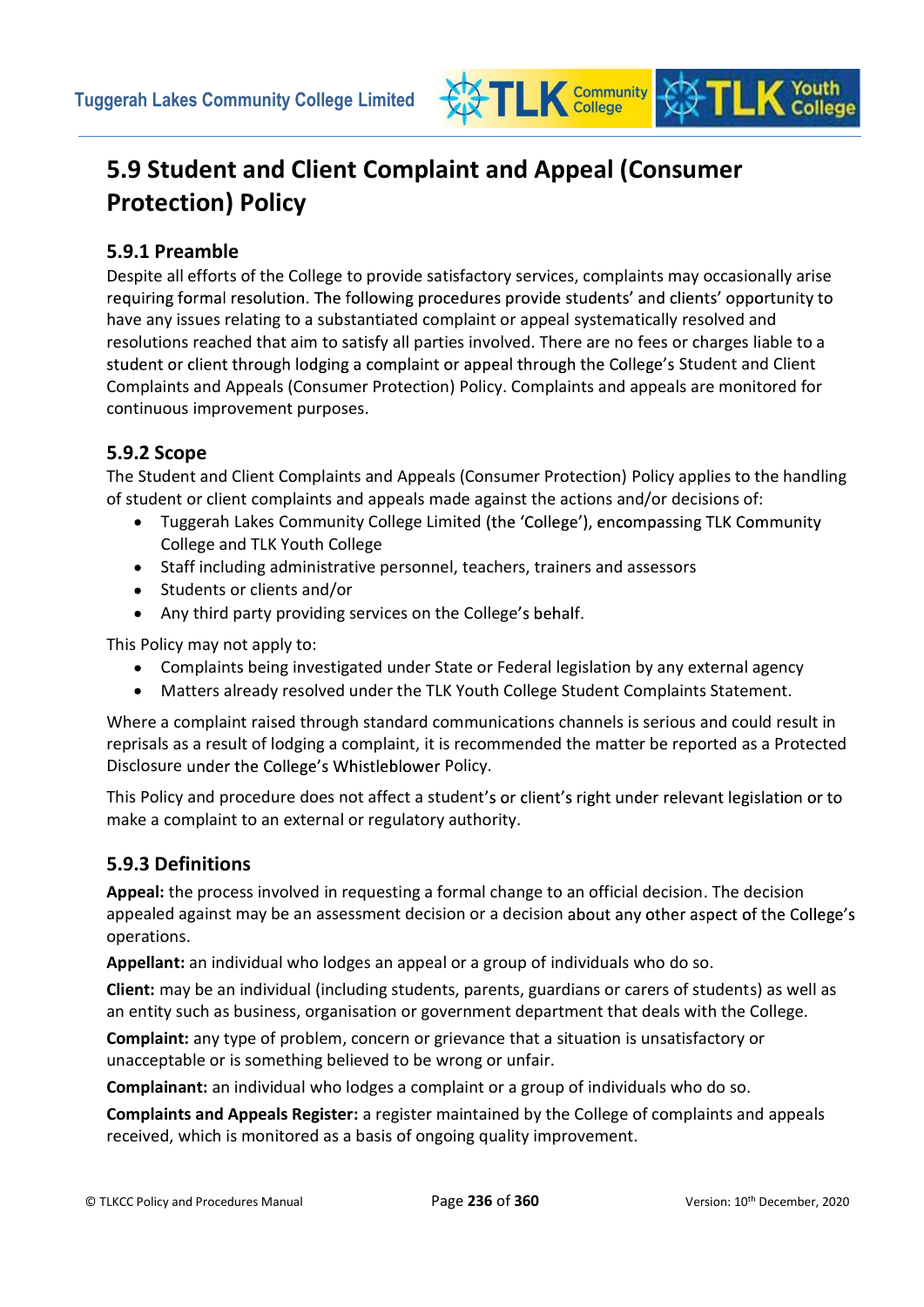Formal complaint or appeal: a complaint or appeal made in writing through completion and submission of a College Complaints and Appeals Form.

Third party: refers to a party appointed to provide services on the College's behalf including any teacher, trainer, assessor and/or staff working for the third party.

Independent investigator: is a member of the College community not involved in the matter who is capable of independently investigating the complaint or appeal according to procedural fairness and without conflict of interest.

**TLK** Community

Procedural fairness: the processes by which an outcome is reached and not the outcome itself. With regard to complaint resolution at the College, procedural fairness, which may also be referred to as natural justice, requires that a respondent to a complaint must be provided with:

- Sufficient details of the complaint to enable the respondent to formulate a response
- Information about the process by which the matter is to be resolved and
- Opportunity to put their case and respond to the complaint.

In addition:

- Any decision-maker must act impartially and without bias
- All relevant submissions and evidence must be considered
- Irrelevant matters must be disregarded
- The complaint must be dealt with in a timely manner.  $\bullet$

Respondent: a person whom the complaint is about.

Student: refers to all persons enrolled in a course with the College and includes prospective students seeking enrolment with the College and all graduated students of the College for a period of twelve (12) months after graduation. The term 'student' can also refer to a group of students.

Support person: refers to a trusted colleague, representative or any individual who acts as a support to the person being interviewed. The support person should not be directly involved in the complaint and is expected to maintain the confidentiality of any information acquired as a result of their role. Both the complainant and the respondent are entitled to have a support person and/or an interpreter present at an interview conducted as part of a complaint or appeal investigation.

Working days: are business days and excludes weekends or public holidays.

## 5.9.4 Policy Statement

The College is committed to ensuring consumer protection through a fair student and client complaints and appeals process that:

- Is systematic, ensures procedural fairness and provides for fair resolution
- Accords with legislative and/or government contractual requirements
- Resolves complaints or appeals within sixty (60) calendar days of receipt or
- Advises the complainant or appellant in writing of the reasons why more than sixty (60) calendar days is required to resolve the complaint or appeal.

# 5.9.5 Student Rights, Responsibilities and Code of Behaviour Expectations

By enrolling as a student with the College, students accept and agree to expected standards of behaviour and conduct. For students of TLK Community College, this includes access to the Student Rights, Responsibilities and Code of Behaviour Policy, made available before enrolment in the Student Handbook on the College's website at https://www.tlkcc.com.au/ or from reception.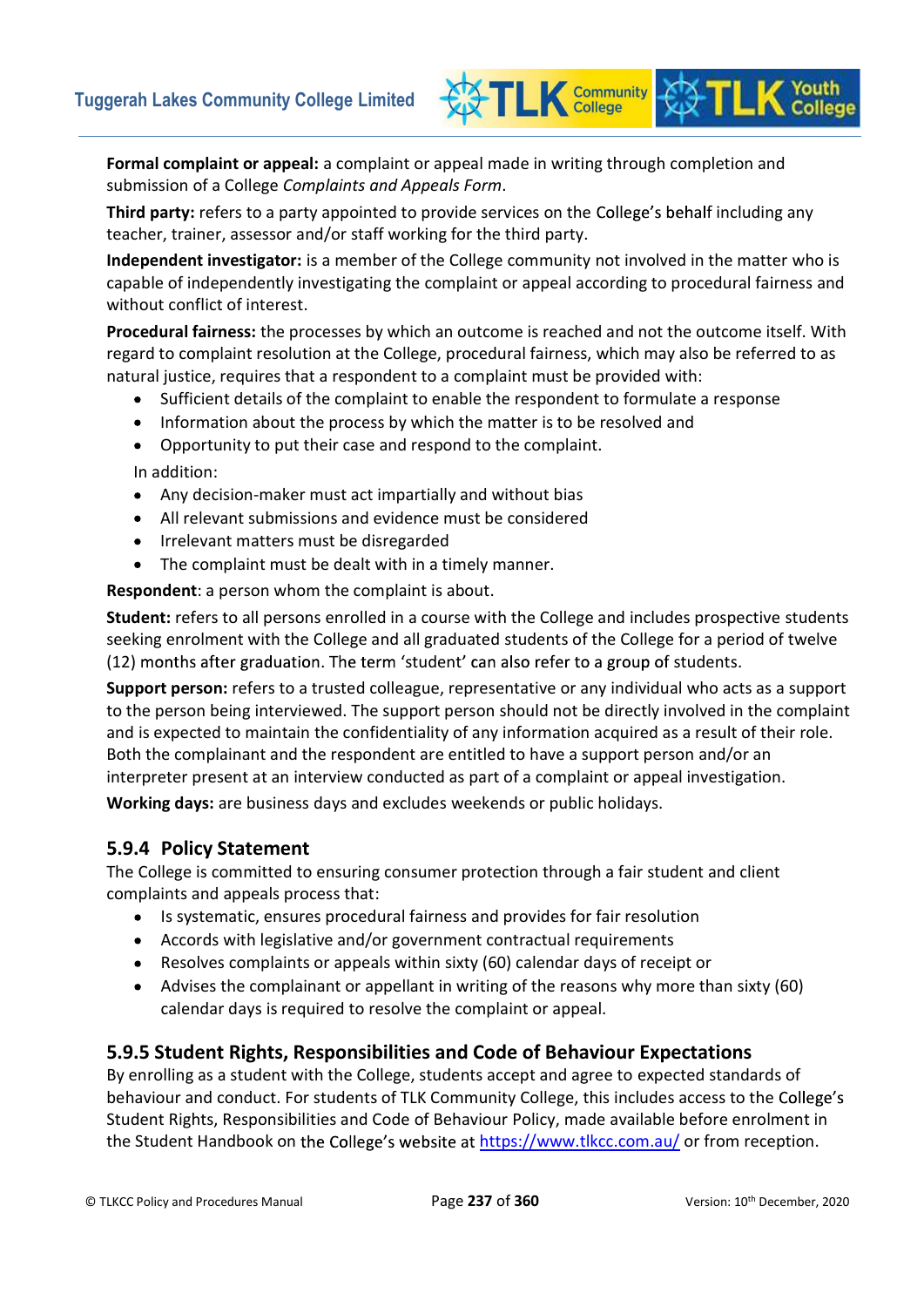

## 5.9.6 Lodging a Complaint or Appeal

- Students or clients lodging a complaint or appeal should, where possible, initially discuss the complaint or appeal informally with the teacher, trainer, assessor or staff member involved in an effort to resolve the complaint or appeal satisfactorily at that level
- If the complaint or appeal is not satisfactorily resolved within ten (10) working days of being raised with the teacher, trainer, assessor or staff member, students or clients may submit a formal Complaints and Appeals Form available from reception or on the College's website at https://www.tlkcc.com.au/
- Complaints and Appeals Forms received by the College will be forwarded to the Chief Executive Officer (CEO) or delegate. The CEO or delegate may appoint a member of the College not connected to or involved with the complaint or appeal to investigate the matter. The appointed member may be required to:
	- $\circ$  Ensure the complaint or appeal is recorded on the Complaints and Appeals Register
	- $\circ$  Interview the complainant and the respondent (if there is one) and other parties involved and
	- o Seek any further information considered necessary
- At interview, individuals may bring a support person if that is their choice and the investigator may include an observer to assist in the investigation
- The investigator may determine whether the complaint or appeal is justified and recommend appropriate action to be taken.

## 5.9.7 Notification of Outcome

On receipt of the investigator's report, the CEO or delegate may advise the complainant or appellant in writing of the outcome of the complaint or appeal. The advice may indicate whether the matter was substantiated or alternatively unable to be substantiated. Confidentiality constraints prevent the College from informing complainants or appellants of any action taken against individuals, including staff, where a matter has been deemed to have been substantiated.

When the complainant or appellant is satisfied with the resolution, the agreed actions will be implemented and the complaint or appeal will be closed.

Where more than sixty (60) calendar days are required to process and finalise a complaint or appeal, the College will inform the complainant or appellant as to why this extended period is required.

## 5.9.8 Right of Review and Appeal

If, after being advised the result of the investigation, the complainant or any respondent seeks to appeal the decision made by the investigator, a single appeal may be requested by:

- Stating in writing the reasons for the appeal using a Complaints and Appeals Form and
- Submitting the form to the College within ten (10) working days.

The CEO or delegate may appoint an independent investigator to review the case. Where appointed, the investigator may be required to review the matter and determine whether the principles of fairness were followed. The appellant or respondent may be requested to put their case in person.

Where more than sixty (60) calendar days are required to process and finalise the review, the College will inform the appellant or respondent as to why this extended period is required.

On receipt of the investigator's report, the CEO or delegate will advise the appellant or respondent of the decision.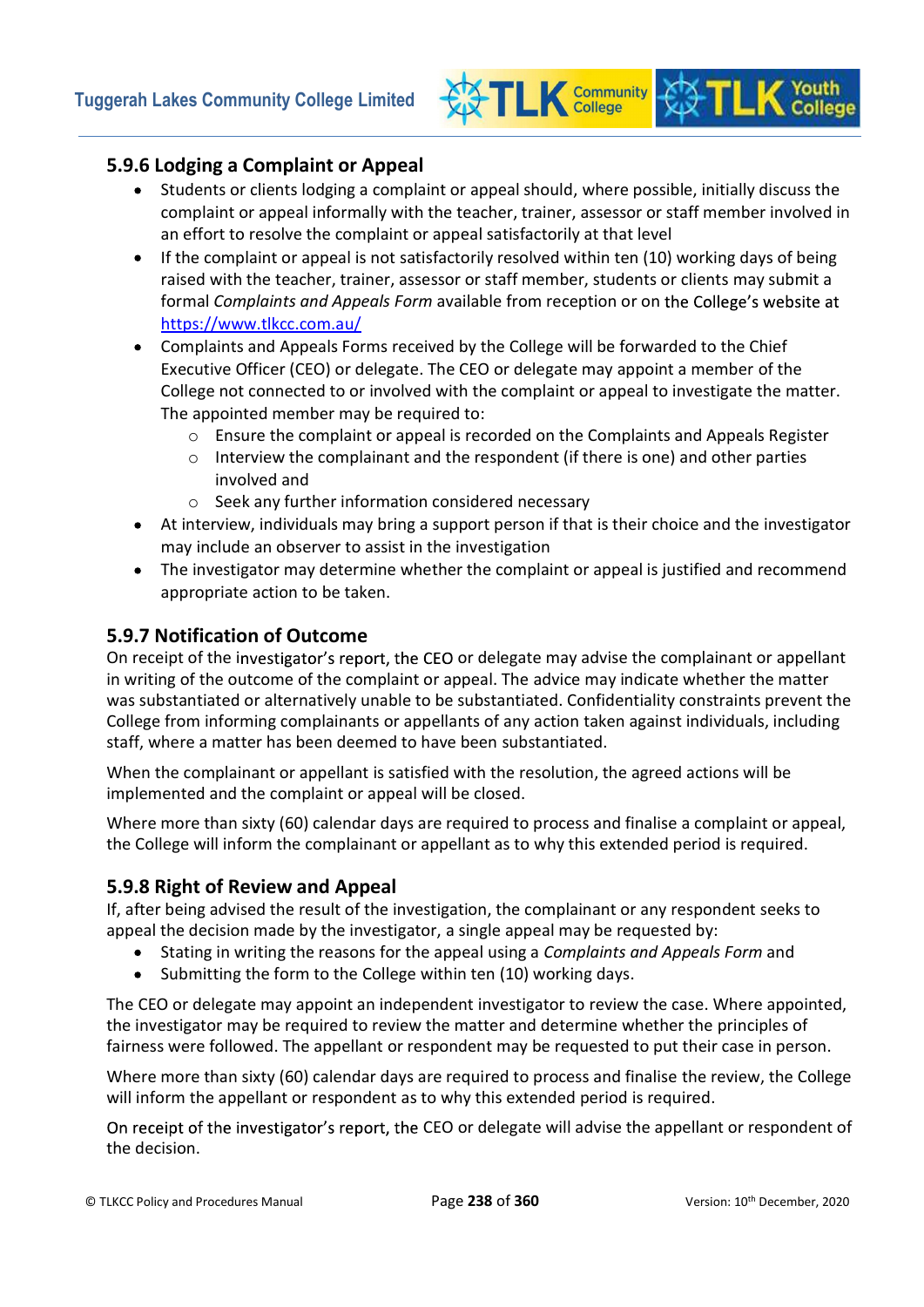## 5.9.9 Assessment Appeals

Where a student does not agree with an assessment result, the matter should initially be discussed with the teacher, trainer or assessor concerned. Following this initial conversation and if the matter remains unresolved, the student may lodge a Complaints and Appeal Form. Assessment appeals will follow the process and procedure as above, with investigation undertaken by an independent teacher, trainer or assessor appointed by the CEO or delegate.

K Community

If the appeal for re-assessment is proven, the College may appoint an alternative independent assessor, who will make all necessary arrangements to conduct the re-assessment of the student at a time that is mutually convenient.

#### 5.9.9.1 Grounds for Assessment Appeal

An application for an assessment appeal may be considered where a student:

- Claims a disadvantage because the teacher, trainer or assessor did not provide a subject outline where applicable
- Claims disadvantage because the teacher, trainer or assessor varied, without consultation or in an unreasonable way, the assessment requirements as specified in the subject outline where applicable
- Claims disadvantage because assessment requirements specified by the teacher, trainer or assessor were unreasonably or prejudicially applied to the student
- Is of the view that a clerical error has occurred in the documenting of the assessment outcome or
- Claims that there is a discrepancy between the practical observation and the formal assessment.

# 5.9.10 Fees

Internal complaints and appeal services are free of charge.

## 5.9.11 Data Collection and Record Keeping

Complaints and appeals outcomes will be recorded in the College's Student and Clients Complaints and Appeals Register. A copy of the written outcome is kept with the complainant's file for a period of five years and, if the matter is substantiated, a copy will be kept with the respondent's file.

# 5.9.12 Confidentiality

Information identifying the complainant/appellant will be used to address the complaint and will be protected from disclosure unless express permission is granted by the complainant/appellant. Confidentiality constraints prevent the College from informing complainants/appellants of the action taken against individuals, including staff, where a matter is substantiated.

# 5.9.13 College Accountability

The College is accountable for and reports to the College's Board for actions and decisions with respect to complaint/appeal handling.

# 5.9.14 Students Enrolled in Smart and Skilled Subsidised Courses

#### 5.9.14.1 Consumer Protection Policy

The College is committed to ensuring consumer protection as a requirement for NSW Government Smart and Skilled subsidised courses. The College's Policy for Smart and Skilled Consumer Protection is embraced within the Student and Client Complaint and Appeal (Consumer Protection) Policy.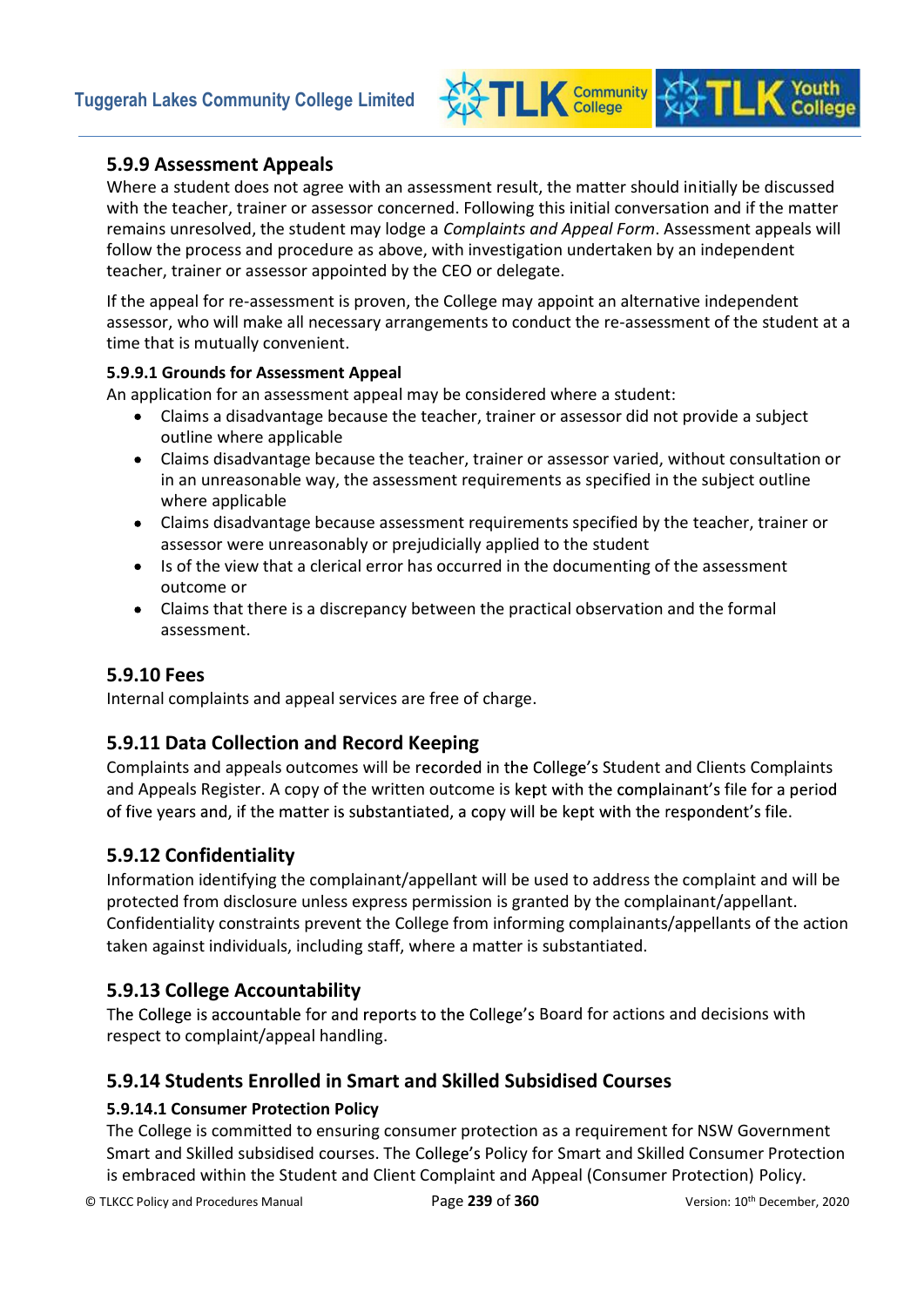On notification of any complaint by a student enrolled under Smart and Skilled, the complaint handling processes specified within this Policy may be actioned. Complaints will also be monitored for continuous improvement purposes

**LK** Community

#### 5.9.14.2 Consumer Protection Officer

If a student enrolled in Smart and Skilled training wishes to make a complaint or appeal, or is seeking further consumer protection information, they may contact the College's designated Consumer Protection Officer:

The General Manager TLK Community College Telephone: (02) 43530017 Email: info@tlkcc.com.au

# 5.9.15 External Appeals

Where no mutually acceptable resolution is reached, a student or client can seek advice and further help from the following organisations:

- Anti-Discrimination Board Telephone: (02) 9268 5544 Level 17, 201 Elizabeth Street, Sydney NSW 2000
- Office of Fair Trading Telephone: 13 32 20 Level 21, 227 Elizabeth Street, Sydney NSW 2000
- Australian Skills Quality Authority (ASQA) Telephone: 1300 701 801 GPO BOX 9928, Melbourne VIC 3001

5.9.15.1 External Appeals for NSW Government Subsidised Courses (Including Smart and Skilled) Students enrolled in a NSW Government subsidised course, including any Smart and Skilled subsidised course, who are not satisfied with how the College has attended to their complaint or appeal may refer their matter to NSW State Training Services. To make a complaint to NSW State Training Services students should contact:

NSW State Training Services Customer Support Centre (SGSCC) Telephone: 1300 772 104 Level 1, 117 Bull Street, Newcastle West NSW 2302 (closest regional office to Central Coast).

Students and clients are advised that external organisations may generally require those raising complaints or appeals to have exhausted all avenues for resolution through the College before taking this option.

# 5.9.16 Policy Forms

Complaints and Appeals Form

## 5.9.17 Related College Policies

Anti-Bullying Statement (TLK Youth College) Harassment, Bullying and Discrimination Policy Staff Code of Conduct